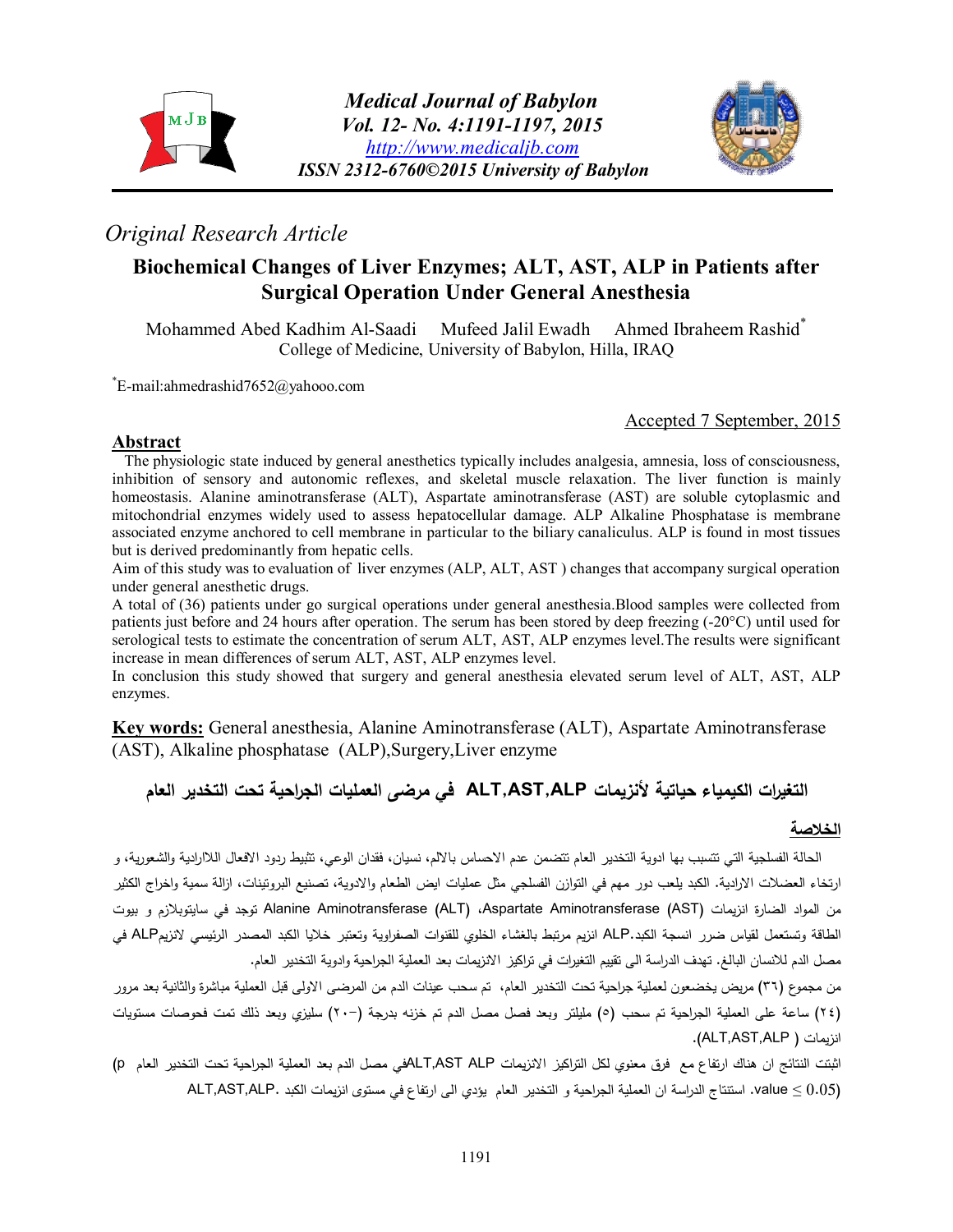## **Introduction**

iver and Anesthesia;The liver plays an important role in homeostasis [1]. The liver receives 25% of iver and Anesthesia;The liver plays<br>an important role in homeostasis [1].<br>The liver receives 25% of<br>cardiac output,yet,Portal vein flow is only affected by systemic hypotension and decreases in cardiac output [2,3].

Anesthetics and surgical operation affect hepatic function; conversely, liver dysfunction can affect the anesthesia and surgery. Effect of volatile anesthetics on liver blood flow and function is correlated not only to the anesthetic itself but also to the severity of liver dysfunction and abdominal surgical procedure [2].

Volatile anesthetics have an effect on liver blood flow others, including age, volume, intra-operative position, surgical operation, blood pressure, local anesthetics, hemoglobin level and oxygen level [4].

Anesthetics decrease cardiac output and then decrease portal blood flow; but they may increase hepatic arterial blood flow [3].

Total hepatic flow can be restored, Volatile anesthetics modify portal venous and hepatic arterial vascular resistance. No clinical hepatotoxicity has been found by using low and high flow sevoflurane and isoflurane anesthesia [5].

Intravenous anesthetics can affect liver function; thiopental and etomidate decrease hepatic blood flow, propofol increases portal and hepatic arterial blood flow. But intravenous anesthetics have notdemonstrated effect on postoperative hepatic function [6].

The effect of central neuroaxial blocks on liver function is still unclear. Administration of anesthesia reduces blood flow to the liver during all surgical operations. In normal liver function, the decrease in blood flow can cause a symptomatic elevation in the results of serum liver biochemical tests postoperatively; in patients with compromised liver function preoperatively, hepatic decompensationcan occur intra- and postoperatively, leading to morbidity and mortality [7].

The majority of surgical operation, whether performed under general or regional (spinal or epidural) anesthesia, are followed by minimal changes of serum liver biochemical tests [8].

Minor postoperative increase of serum aminotransferase, alkaline phosphatase, or bilirubin levels in patients without primary cirrhosis are not clinically significant [9].Anesthetic drugs may reduce hepatic blood flow by 30% to 50% following induction. Animal data suggest, however, that is oflurane (along with desflurane and sevoflurane, which are believed to be similar) causes less perturbation in hepatic arterial blood flow than other inhaled anesthetic agents and therefore is preferred for patients with liver disease [10].

Other factors that may lead to decreased hepatic blood flow intra-operatively include hypotension, bleeding, and vasoactive drugs. Intermittent positive pressure ventilation and pneumo-peritoneum throughout laparoscopic surgery mechanically decrease hepatic blood flow [11].

Intravenous induction drugs together with sedatives, narcotics, are usually well tolerated in patients with compensated hepatic disease but must be used with care in patients with liver dysfunction, because they may precipitate hepatic encephalopathy [1].

High first-pass extraction by the liver of narcotic drugs,increase as hepatic blood flow decreases. Elimination of benzodiazepines that undergo glucuronidation (e.g., oxazepam, lorazepam) is unaltered by hepatic disease, whereas the elimination of those that do not undergo glucuronidation (e.g., diazepam, chlordiazepoxide) is postponed in liver disease [12].

Benzodiazepines and narcotics should be avoided in these patients; yet, when necessary, remifentanil is the favored narcotic and oxazepam is the preferred sedative, because the metabolism of these agents is unaffected by liver disease [13].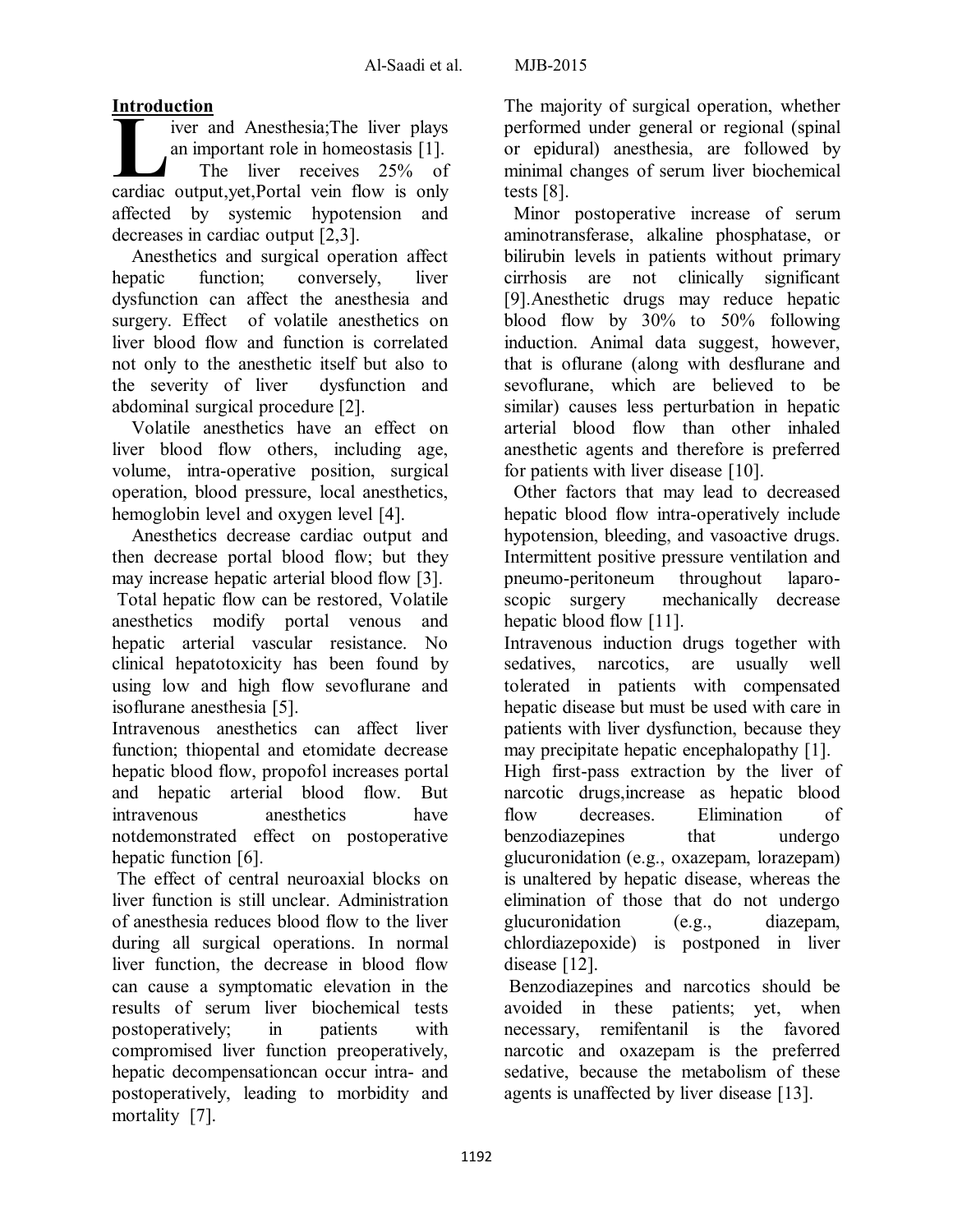Anesthesia:The physiologic state caused by general anesthetics classicallyincludes amnesia, analgesia, loss of consciousness, inhibitionof sensory and autonomic reflexes, and skeletal muscle relaxation.The extent to which every specific anesthetic agent canproduce these effects depends on the specific drug, the dosage,and the clinical circumstances [14]

#### **Alanine aminotransferase (ALT), Aspartate aminotransferase (AST)**

Soluble cytoplasmic and mitochondrial enzymes widely used to assess hepatocellular damage. AST is found in all tissues, especially heart ,liver, and skeletal muscle. ALTis present primarily in liver and, to lesser extent in kidney and skeletal muscle, making it more liver specific.AST and ALT are responsible for transferring of amino groups from aspartate and alanine to alpha-ketoglutarate respectively [15,16].

Both enzymes are present in high concentration in the liver, ALT is solely cytoplasmic, but AST is located in the cell cytoplasm and mitochondria. In acute inflammatory condition of the liver, ALT elevation frequently being higher than that of AST and tends to remain elevated longer due to its half-life in serum [17].

### **Alkaline Phosphatase (ALP)**

Membrane associated enzyme anchored to cell membrane in particular to the biliary canaliculus. ALP is found in most tissues but is derived predominantly from hepatic, osseous, and intestinal cells. The liver cells are the major source of ALP in the serum of healthy adult [18].

ALP is secreted into bile and an elevation may be the first clue to intrahepatic or extrahepatic cholestasis. It is also elevated in most disorders of bone. ALP is belonged to a group of enzymes that catalyze the hydrolysis of a wide variety phosphomonoesterase in alkaline PH. It is a nonspecific enzyme capable of reacting with many different substrates [19].

The aim of this study is for evaluation of liver enzymes (ALP, ALT, AST) changes that accompany surgical operation under general anesthetic drugs.

### **Materials and Methods Patients**

A total of (36) patients under go surgical operations consisting of (16) females and (20) males were involved in this study. The patient's age ranged from (22-51) years. The case information sheet was taken from each patient includes; name, age, sex, marriage, residence, history of chronic diseases, history of drugs intake, smoking history, type of operation. These patients were admitted to Hillla Teaching Hospital, Hilla-Iraq during the period from November (2013) to March (2014). Patients with suffering from other chronic diseases were excluded.

### **Blood Samples**

Blood samples were collected from patients and before and 24 hours after operation a volume of five milliliters of venous blood was withdrawn by disposable syringe under aseptic technique(Lewis *et al*., 2001). Each blood sample placed in a sterile plane tube and allowed to clot, and then serum was separated by centrifugation at (3000) rpm for (10) minutes. The serum has been stored by deep freezing (-20°C) until used for serological tests to estimate the concentration of (ALT, AST, ALP) enzymes by technique according to the instructions of manufacturer company kit (Randox).

### **Results**

### **Distribution of Patients by Socio-Demographic Characteristics**

The patients involved in this study had an ages range from (22-51) years that mean they were in young and middle age groups this may be due to selection of patients by inclusion and exclusion criteria.

Exclusion of patients with chronic diseases such as hypertension, ischemic heart diseases decreased the number of older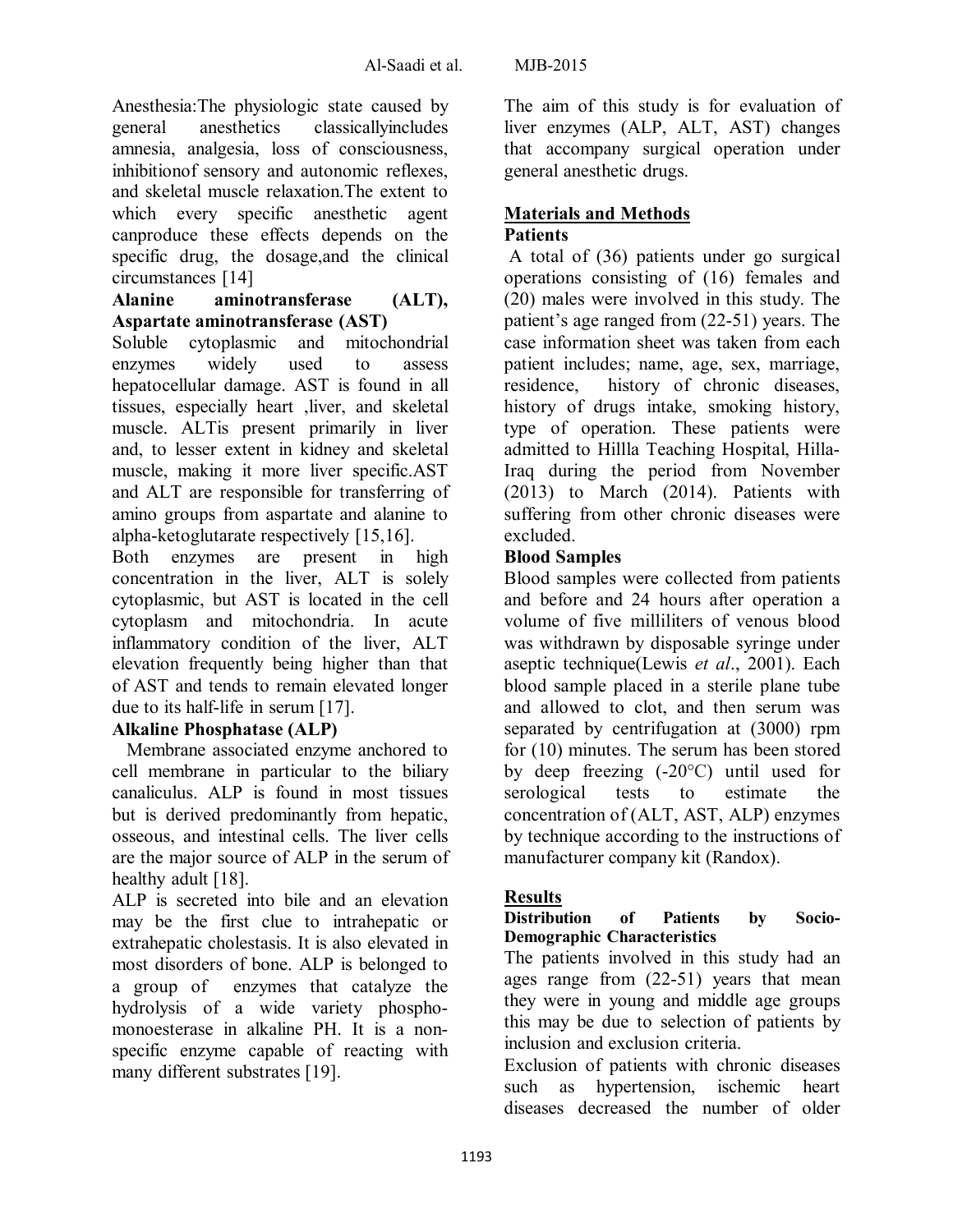patients. Thus we found that the overall mean age of patients was (36.96±8.67) years old.

The sex distribution of patients revealed that the number of male patients was higher than female ,but there was no great difference between them. The percent  $(56.0\%)$  of patients were males and  $(44.0\%)$ were female .

The distribution of patients by marital status, occupational status and residence showed that the married patients (32) which was significantly more than the single

patients (4), also about two-third of the patients were employed (24) whereas (12) patients had been found unemployed.

There was no great difference regarding the residence of patients whether urban or rural areas. Table 3.1 shows the distribution of patients by marital status, occupational status and residence, majority (88.0%), (68.0%) and (54.0%) of patients were married, unemployed and belong to rural area, respectively.

| Variable            | Frequency (%) |  |  |
|---------------------|---------------|--|--|
| Marital status      |               |  |  |
| Married             | 32 (88.0%)    |  |  |
| Single              | $4(12.0\%)$   |  |  |
| Occupational status |               |  |  |
| employed            | 24 (68.0%)    |  |  |
| Unemployed          | $12(32.0\%)$  |  |  |
| Residence           |               |  |  |
| Urban area          | $16(46.0\%)$  |  |  |
| Rural area          | $20(54.0\%)$  |  |  |
|                     |               |  |  |

## **Table 1:Distribution of patients by marital status, occupational status and residence**

### **Effect of General Anesthesia on Serum ALT, AST and ALP Enzymes levels**

The results of current study showed significant elevation of serum activity of all enzymes when compared their levels preand post- general anesthesia.

There were significant mean differences of ALT, AST, and ALP for patients' readings pre and post general anesthesia, p value  $\leq 0.05$  is significant. Table 2

| Table 2: Mean Differences of serum ALT, AST and ALP for Patients Pre and Post General |  |  |
|---------------------------------------------------------------------------------------|--|--|
| Anesthesia                                                                            |  |  |

| Parameter  |                     | Mean  | S.D  | t-test | P value       |
|------------|---------------------|-------|------|--------|---------------|
| <b>ALT</b> | Paired              | 9.28  | 1.33 | 6.247  | $< 0.001*$    |
|            | ALT pre anesthesia  | 8.58  | 1.95 |        |               |
|            | ALT post anesthesia | 13.10 | 4.43 |        |               |
| <b>AST</b> | Paired              | 9.22  | 1.92 | 5.867  | $< 0.001*$    |
|            | AST pre anesthesia  | 8.15  | 1.60 |        |               |
|            | AST post anesthesia | 11.77 | 2.99 |        |               |
| <b>ALP</b> | Paired              | 8.43  | 2.26 |        | $\leq 0.001*$ |
|            | ALP pre anesthesia  | 8.30  | 2.19 | 21.857 |               |
|            | ALP post anesthesia | 18.99 | 1.98 |        |               |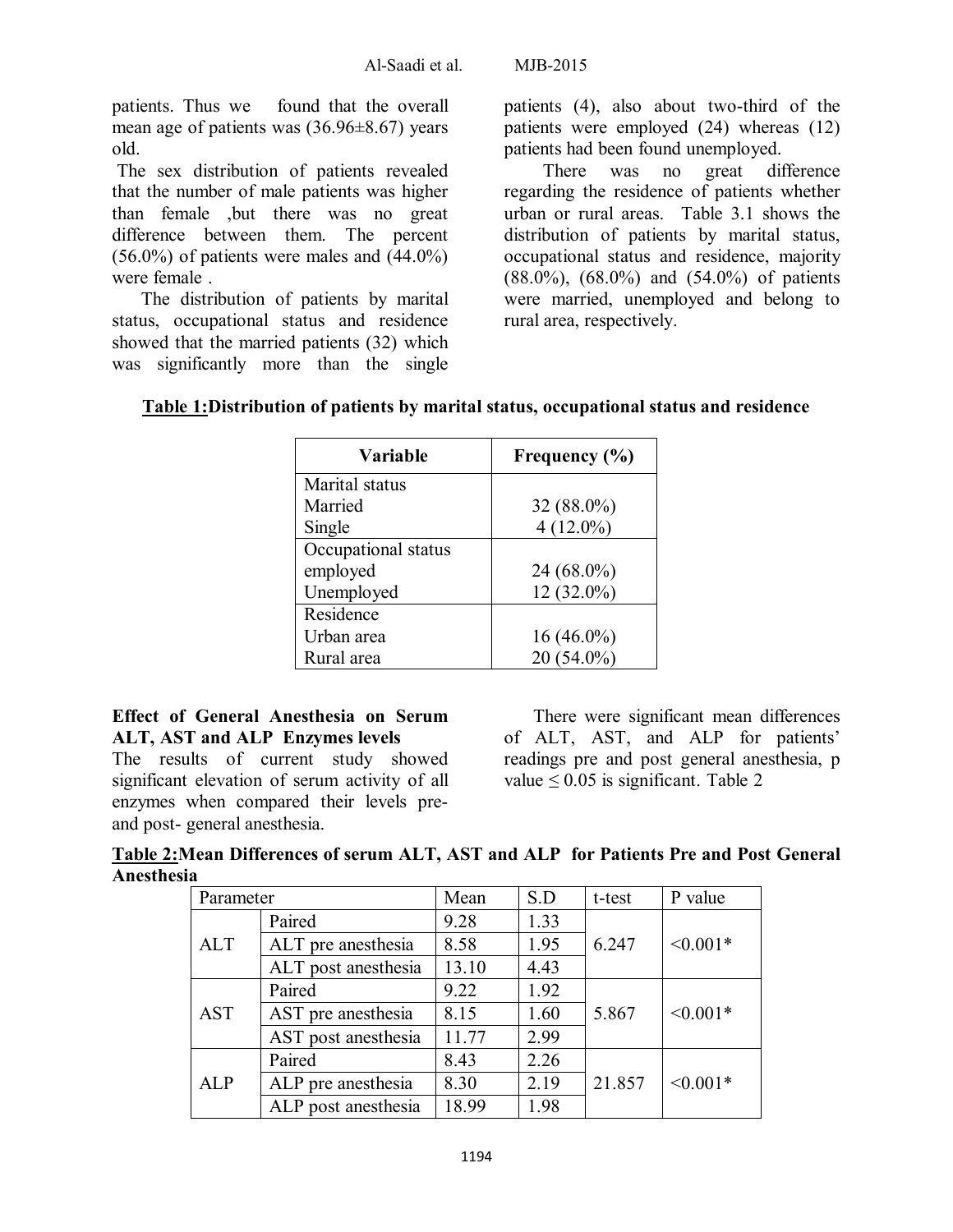Regarding the current study results the significant elevation of enzymes activities level were all within the normal spectrum values i,e we can said there were no clinical withdrawals or symptoms occurs to these patients.

### **Discussion**

#### **Effect of Anesthesia on Serum ALT, AST and ALP Enzymes levels**

The results of current study showed significant elevation of serum activity of all enzymes when compared their levels preand post- general anesthesia.

The liver cell is liable to damage because of its function of taking up and dealing with many metabolites, drugs, toxins etc. [20]

The serum ALT, AST activities indicated liver cell membrane damage rather than function [21].

ALP is a membrane bound enzyme and it is widely distributed in several tissues of the body such as liver, bone, kidney, intestine and placenta [ 22 ].

ALP is secreted into bile and is released when the canalicular membrane is damaged that lead to cause biliary obstruction [23]

Regarding the current study results the significant elevation of enzymes activities level were all within the normal spectrum values i,e there were no clinical withdrawals or symptoms occurs to these patients.

There was mild changes in postoperative serum levels of ALT, AST, were significant and that propofol and isoflurane anesthesia have a comparable minor effect on liver function after an elective posterolateral thoracotomy [24] and this result agrees with current study.

There were elevated liver enzymes occurs with prolonged propofol anesthesia for craniotomy. Liver enzymes were elevated (peak ALT) but returned to nearly normal within 5 days. [25] The current study agreed but the enzyme level changes did not reach these very high levels however, in both studies they had no clinical effect.

It was found in cohort study of trauma patients that some of these patients had abnormal post-operative liver biochemistry potentially attributable to volatile anesthetic and thus concluded that volatile anesthetic drug-induced liver injury in adult trauma patients may be significantly more common than previously noted. [25] The current study indicated these biochemical changes .

It was found after studying both general and spinal anesthesia there was slight to moderate increases above normal were observed for ALT, AST, and gamma-GT both groups differ with respect to enzyme levels during the postoperative course. So concluded that interpret these changes to indicate a reaction of the liver to the stress of operation and to the mode of anesthesia. [27].

### **References**

1- Mushlin PS, Gelman S. Anesthesia and the Liver. In: Barash PG, Cullen BF, Stoelting RK editors. Clinical Anesthesia*.* 4th ed. Philadelphia: Lippincott Williams & Wilkins; Mushlin PS, Gelman S. Anesthesia and the Liver. In: Barash PG, Cullen BF, Stoelting RK editors. *Clinical Anesthesia.* 4th ed. Philadelphia: Lippincott Williams & Wilkins;2011,p. 1067.. p. 1067.

2- Fong YM, Marano MA, Moldawer LL, Wei H, Calvano SE, Kenney JS, et al. The acute splanchnic and peripheral tissue metabolic response to endotoxin in humans. J Clin Invest*.* 1990;85(6):1896–904.

3- Majno P, Azoulay D. Bismuth H. General surgical aspects and the risks of liver surgery in patients with hepatic disease. In: Bircher J, Benhamou JP, Mcintyre N, Rizzetto M, Rodés J editors. *Oxford Textbook of Clinical Hepatology.*. Oxford: Oxford University Press; 1999. pp. 1997–2008.

4- Lorsomradee S, Cromheecke S, Lorsomradee S, De Hert SG. Effects of sevoflurane on biomechanical markers of hepatic and renal dysfunction after coronary artery surgery. J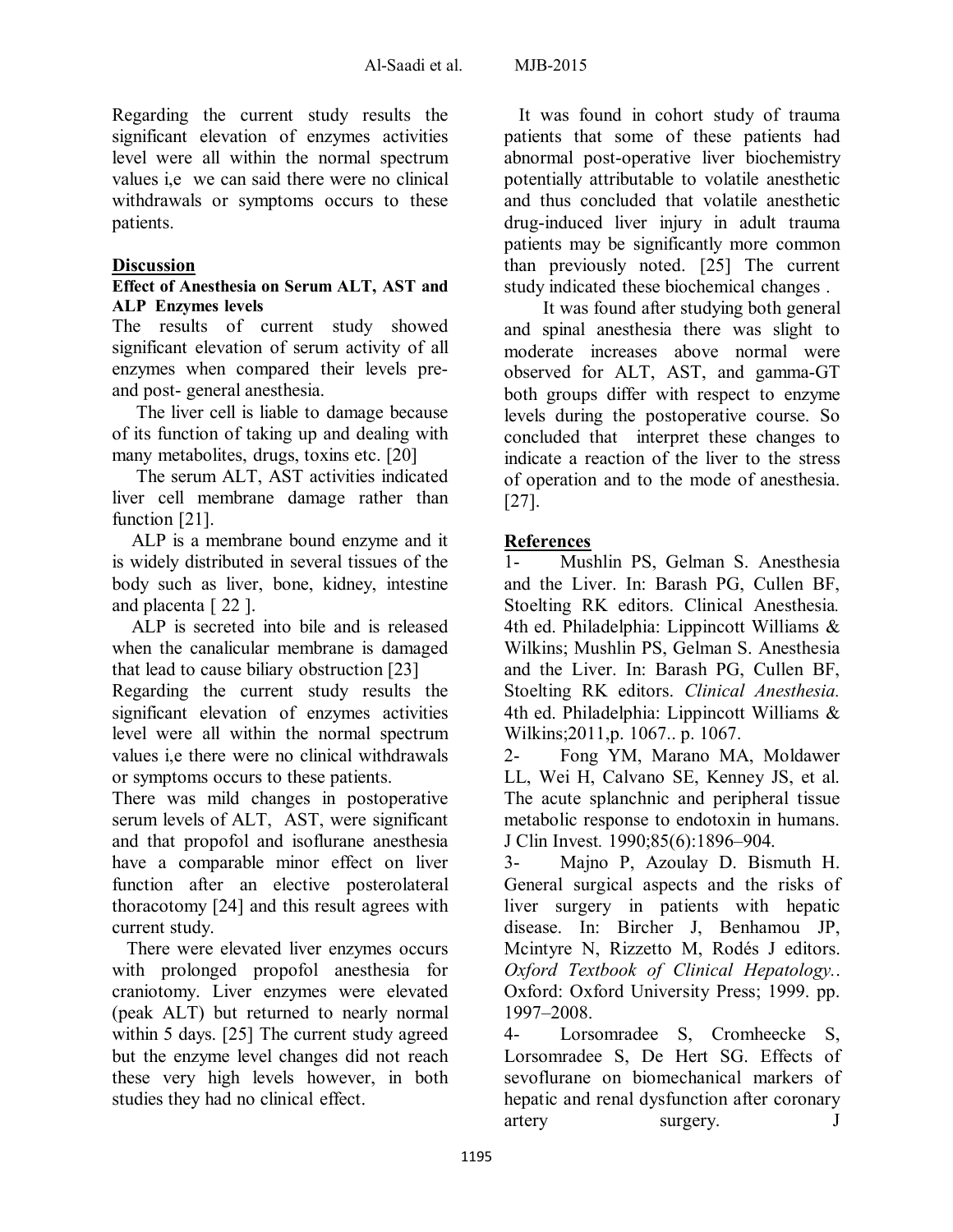CardiothoracVascAnesth.2006;20(5):684– 90.

5- Song JC, Sun YM, Yang LQ, Zhang MZ, Lu ZJ, Yu WF. A comparison of liver function after hepatectomy with inflow occlusion between sevoflurane and propofol anesthesia. AnesthAnalg. 2010;111:1036– 1041.

6- Schmidt R, Tritschler E, Hoetzel A, Loop T, Humar M, Halverscheid L, et al. Heme oxygenase-1 induction by the clinically used anesthetic isoflurane protects rat livers from ischemia/reperfusion injury. Ann Surg. 2007;245:931–942.

7- Schemmer P, Enomoto N, Bradford BU, Bunzendahl H, Raleigh JA, Thurman RG. Autonomic nervous system and gutderived endotoxin: involvement in activation of Kupffer cells after in situ organ manipulation. World J Surg. 2001;25(4):399–406.

8- Brodner G, Van Aken H, Hertle L, Fobker M, Von Eckardstein A, Goeters C, et al. Multimodal perioperative management- combining thoracic epidural analgesia, forced mobilization, and oral nutrition- reduces hormonal and metabolic stress and improves convalescence after major urologic surgery. *AnesthAnalg.* 2001;92(6):1594– 600.

9- Conor, Pandey CK, Karna ST, Pandey VK, Tandon M, Singhal A, Mangla V. Perioperative risk factors in patients with liver disease undergoing non-hepatic surgery. *World J Gastrointest Surg.* 2012;4(12):267–74.

10- Kooby DA, Stockman J, Ben-Porat L, Gonen M, Jarnagin WR, Dematteo RP, et al. 2003 Influence of transfusions on perioperative and long-term outcome in patients following hepatic resection for colorectal metastases. 2003 Ann Surg. 2003;237:860–869. discussion 869– 70.

11- Akca O, Lenhardt R, Fleischmann E, Treschan T, Greif R, Fleischhackl R, KimbergerO,Kurz A, Sessler DI. Nitrous oxide increases the incidence of bowel distension in patients undergoing elective colon resection. ActaAnaesthesiol Scand. 2004;48(7): 894-898.

12- Chida Y, Sudo N, Kubo C. Psychological stress impairs hepatic blood flow via central CRF receptors in mice. *Life Sci.* 2005;76(15):1707–12.

13- Moretti EW, Robertson KM, Tuttle-Newhall JE, Clavien PA, Gan TJ. Orthotopiclivertransplant patients require less postoperative morphine than do patients undergoing hepatic resection. J ClinAnesth. 2002;14(6): 416-412.

14- Bertram G. Katzung, MD, PhD, Anthony J. Trevor, PhD, Susan B. Masters, PhD, 2009. Basic and Clinical Pharmacology, eleventh edition.

15- Sherman KE, alanineaminotransferase in clinical practice, 1999, review art. Internet. Med. 151(2),p-260-265.

16- Panteghini M *et al*, Clinical and Diagnostic significance of aspartate aminotransferase isoenzymes in sera of patients with liver diseases, 1994,J.Clin.Chem. Biochem. 22 (2), 153- 158.

17- Mandell BF. Alanine aminotransferase : a nonspecific marker of liver disease. Arch . intern. Med. 1992, 152.

18- Moss DW. Diagnostic aspect of alkaline phosphatase and it`s isoenzyme. Clin . Biochem. 1997, 20.

19- Zilva F, Pannall P, and Mayne D, clinical chemistery in diagnosis and treatment , Edward Arnold P 178, 2005.

20- Mallett S. Anaesthesia and liver disease. In: Bircher J, Benhamou JP, Mcintyre N, Rizzetto M, Rodés J editors. *Oxford Textbook of Clinical Hepatology.*. Oxford: Oxford University Press; 1999. pp. 2009–22.

21- Friedman LS. The risk of surgery in patients with liver disease. *Hepatology.* 1999;29(6):1617–23.

22- Kamath PS. Clinical approach to the patient with abnormal liver test results. *Mayo Clin Proc.* 1996;71(11):1089–94.